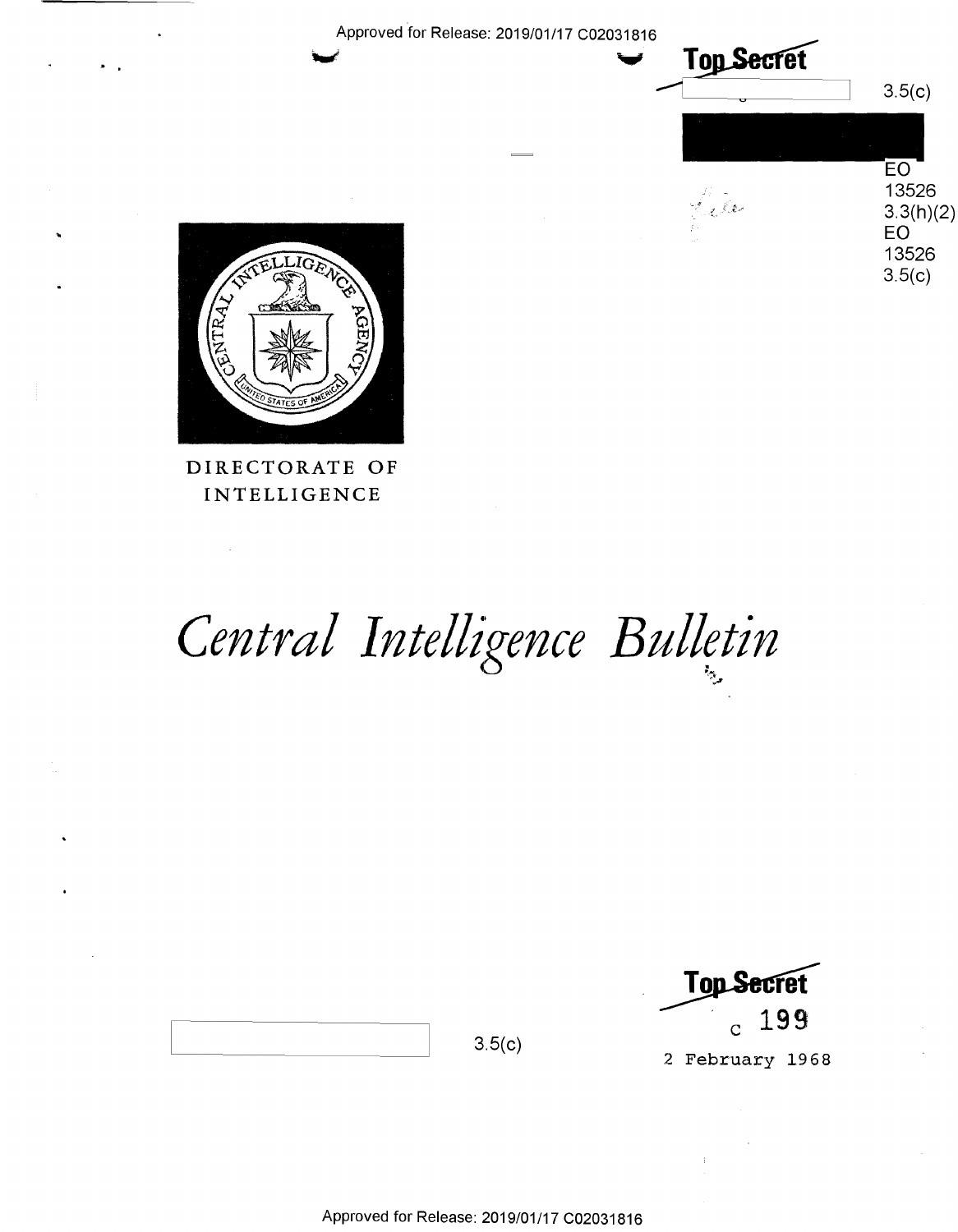Approved for Release: 2019/01/17 C02031816 \_ Approved for Release: 2019/01/17 <sup>002031816</sup>



Controlled Dissem

 ${\rm The\;\; CENTRAL\;\; INTELLIGENCE\;\; BULLLETIN\;\; is \;\; produced \;\; by \;\; the \;\; \; the \;\; \; the \;\; \; the \;\; \; the \;\; \; the \;\; \; the \;\; \; the \;\; \; the \;\; \; the \;\; \; the \;\; \; the \;\; \; the \;\; \; the \;\; \; the \;\; \; the \;\; \; the \;\; \; the \;\; \; the \;\; \; the \;\; \; the \;\; \; the \;\; \; the \;\; \; the \;\; \; the \;\; \; the \;\; \; the \;\; \; the \;\; \; the \;\; \; the \;\; \; the$ 1Jirector of Central Intelligerice to meet his responsibilities for providing Director of Central Intelligence to meet his responsibilities for providing current intelligence bearing on issues of national security to the President, the National Security Council, and other senior government officials. It is produced in consultation with the Departments of State and Defense. is Produced in consultation with the Departments of State and Defense. When, because of the time factor, adequate consultation with the department of primary concern is not feasible, items or portions thereof are produced by CIA and marked with an asterisk. deced by (31A and marked with an asterisk.

Interpretations of intelligence information in this publication represent Interpretations cf intelligence information in this publication represent immediate and preliminary views which are subject to modification in the immediate and preliminary viewers which are subject to modification in the light of further information and more complete analysis.

Certain intelligence items in this publication may be designated specifically for no further dissemination. Other intelligence items may be disseminated for no further dissemination. Other intelligence items may be disseminated further, but only on a need-to-know basis.

# **WARNING**  'WARNING

This document contains classified information affecting the national security of the United States within the meaning of the espionage laws, US Code Title 18, Sections 793, 794, and 798. Title 18, Sections 793., 794,, and 798.

 $3.5(c)$ 

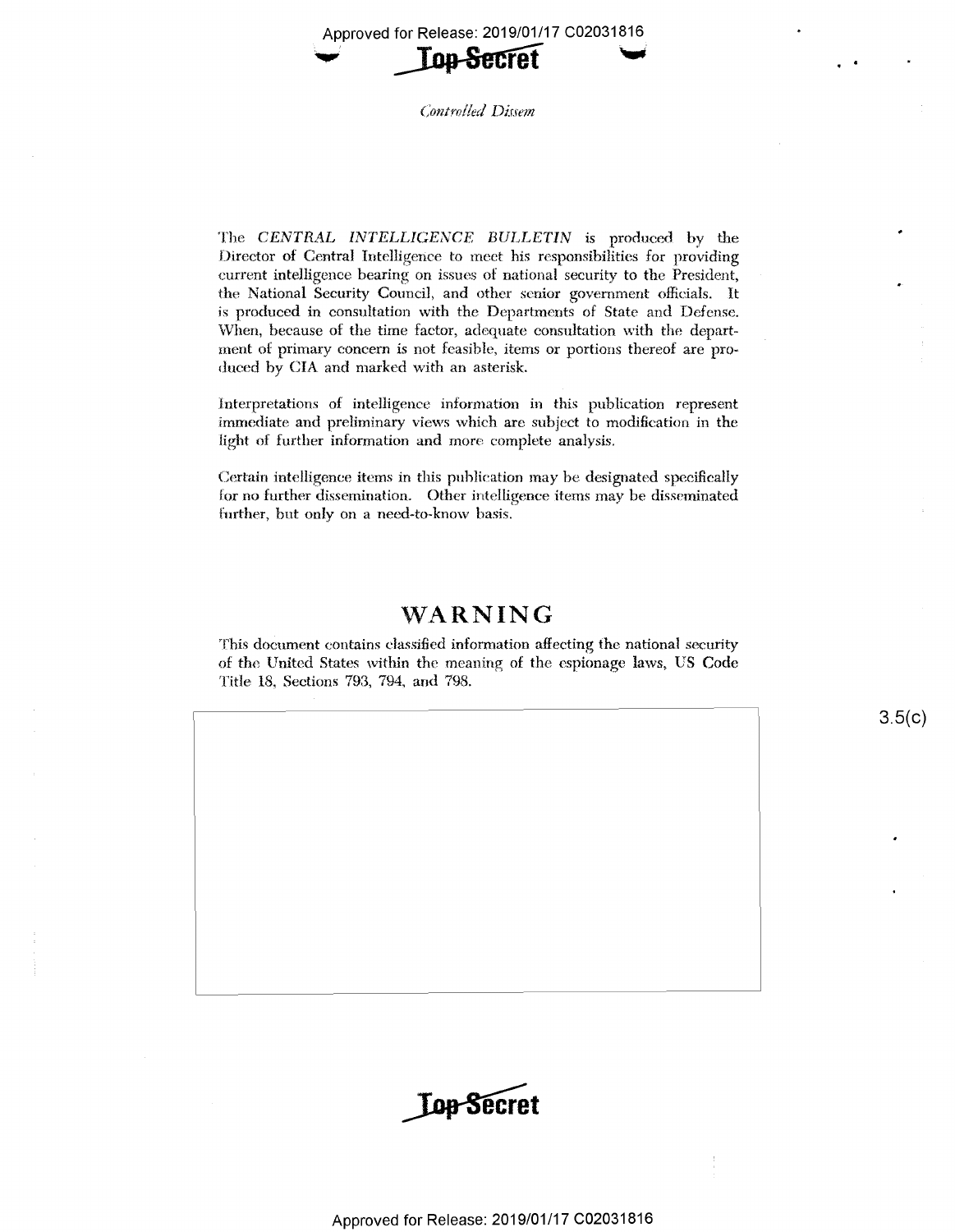Approved for Release: 2019/01/17 C02031816 3.5(c)  $TOP$  SECRET  $3.5(c)$ 

 $3.5(c)$ 

2 February 1968

Central Intelligence Bulletin

 $CONTENTS$ 

Vietnam: Situation report. (Page 1)

I

f

 $3.3(h)(2)$ 

Laos: New signs of tension within army leadership.  $(T \cdot 5)$ 

Iran - Saudi Arabia: Relations damaged by Iran's  $\frac{1}{\text{gunboat diplomacy.}}$  (Page.6).

Jordan: King Husayn's authority-may have slipped a bit. (Page 7) a bit. (Page 7)

 $3.3(h)(2)$ 

Denmark: Three-party coalition government is  $\frac{1}{\text{formed}}$  (Page 10)

Czechoslovakia - West Germany: Bonn will soon open Czecheslevakia - West Germany: Bonn will soonepen ' a permanent trade mission in Prague. (Page 11)

 $V$ enezuela: Kidnap plans (Page 12) .  $V$ 

3.5(c) 3.5(0) TOP SECRET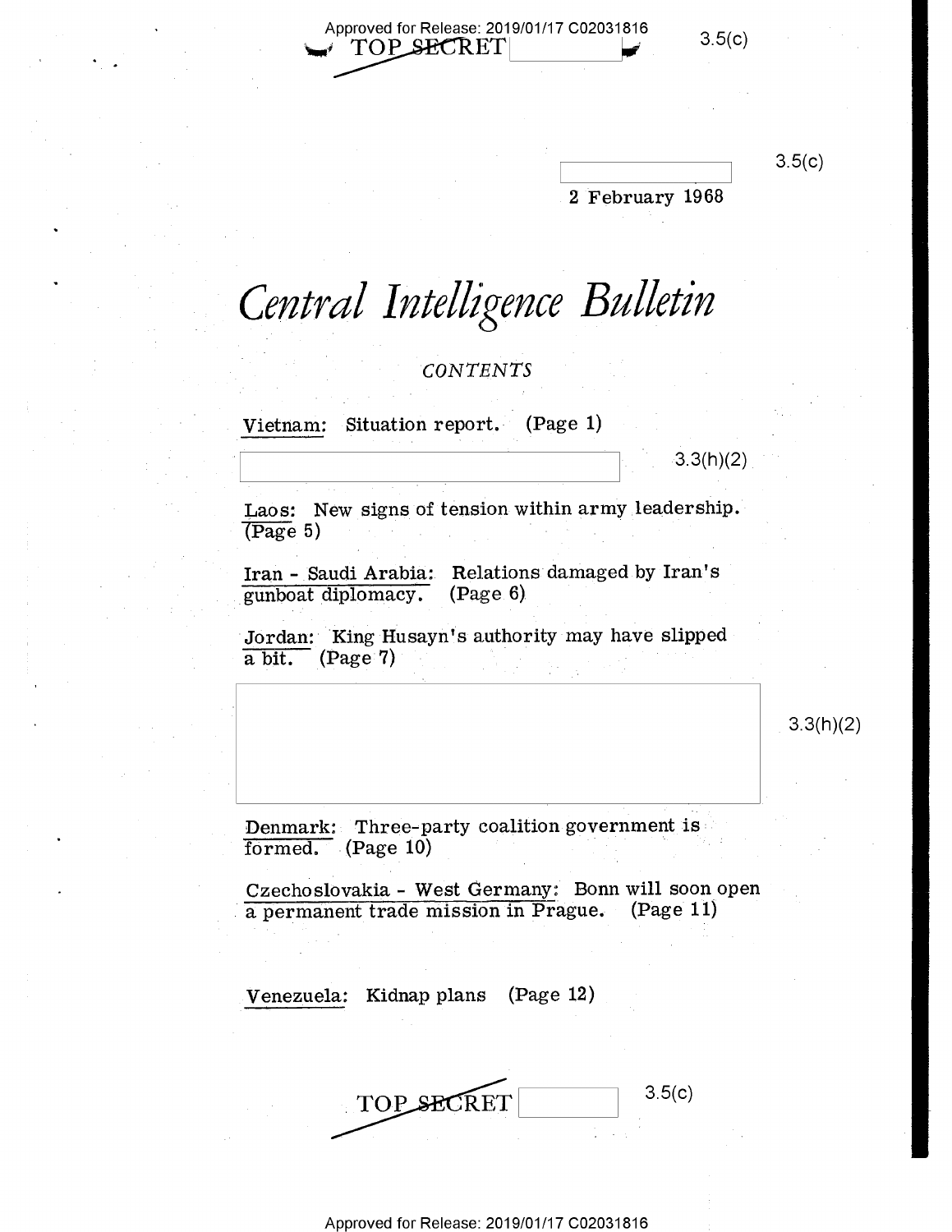#### Approved for Release: 2019/01/17 C02031816

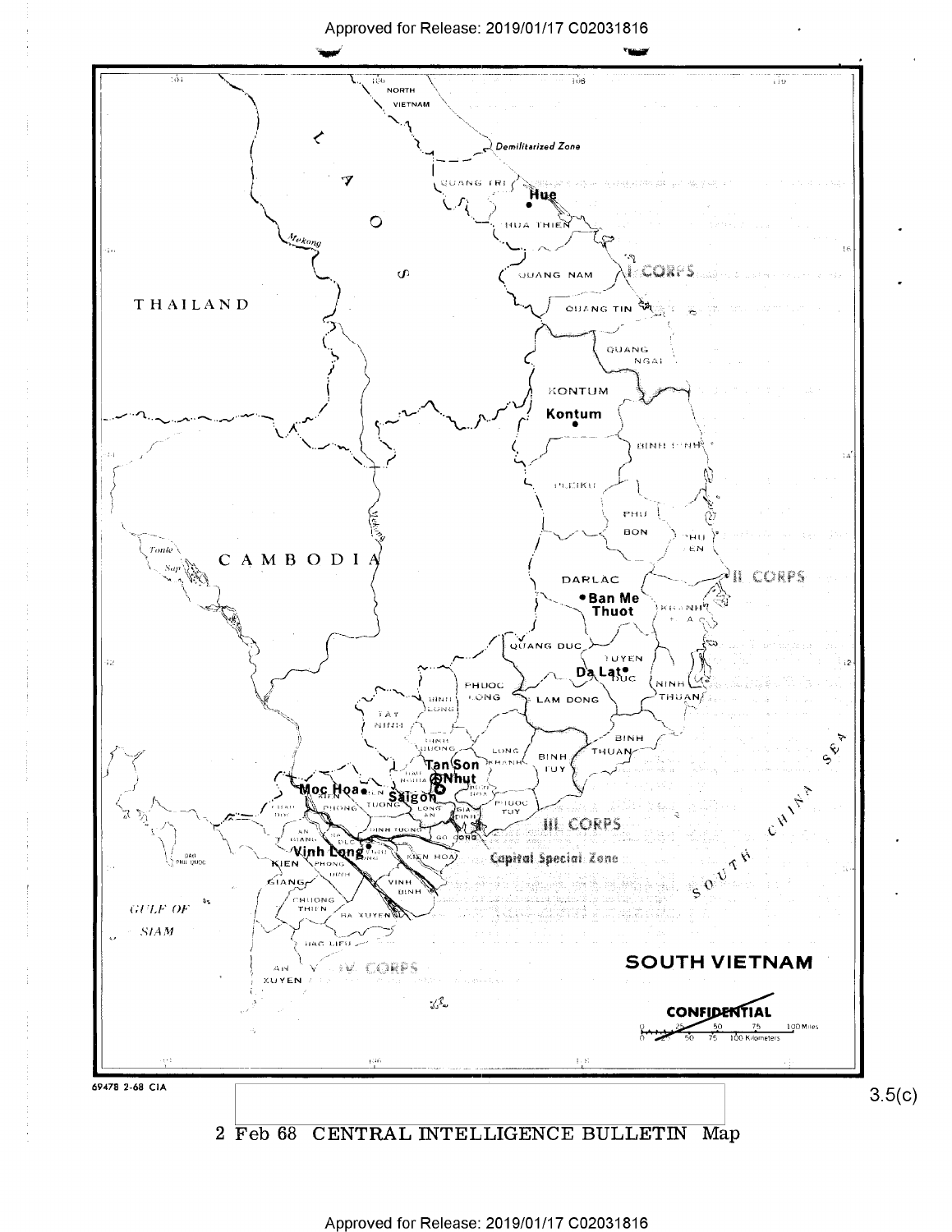#### ~ Approved for Release: 2019/01/17 C02031816 3.5(c)<br> **TOP SECRE I** Approved for Release: 2019/01/17 C02031816 3.5(c)

#### \*Vietnam: \*Vietnam:

South Vietnam: The Tet offensive continued into its South Vietnam: The Tet offensive continued into its fourth day with pockets of Communist forces holding out fourth day with pockets of Communist forces holding out within or on the outskirts of key cities in each of South Vietnam's four corps areas. Vietnam's four corps areas.

Saigon was relatively quiet during the night of **1-** Saigon was relatively quiet during the night of 1— 2 February. [!n early morning action, however, the Viet 2 February. [In early morning action, however, the Viet Cong overran two South Vietnamese police precinct sta-Cong overran two South Vietnamese police precinct stations.] Sporadic firing was reported at several other  $points$  in the city. Small arms fire continued early this morning at Tan Son Nhut airbase just northwest of the morning at Tan Son Nhut airbase just northwest of the capital. The airfield was closed to all traffic due to re-capital. The airfield was closed to all traffic due to reports of an imminent rocket attack. ports of an imminent rocket attack.

In the northern half of the country the Communists In the northern half of the country the Communists still maintain strong positions within the provincial capitals of Hue, Kontum, Ban Me Thuot and Da Lat. Additionally, several district towns south of Hue have been tionally, several district towns south of Hue have been attacked and penetrated. Allied forces, however, are attacked and penetrated. Allied forces, however, are continuing to restore control of the contested areas. continuing to restore control of the contested areas.

In the Mekong Delta sharp fighting continued in sev-In the Mekong Delta sharp fighting continued in sev eral cities. Two Viet Cong battalions are still believed eral cities. Two Viet Cong'battalions are still believed to be inside Ben Tre, where two companies of the US 9th to be inside Ben Tre, where two companies of the US 9th Infantry Division have arrived to reinforce **ARVN** forces. Infantry Division have arrived to reinforce ARVN forces. Heavy fighting was reported during the night at Vinh Long, Heavy fighting was reported during the night at Vinh Long, and a Navy base was overrun briefly. Allied troops were and-a Navy base Was overrun briefly. Allied troops were also engaged within Moc Hoa and at several other pro-also engaged within Moc Hoa and at several other provincial capitals as well as in a number of smaller towns. vincial capitals as well as in <sup>a</sup> number of smaller towns.

Enemy dead reported since 29 January now total Enemy dead reported since 29 January now total over 10,000. US forces have lost 232 killed and some 1,000 wounded; South Vietnamese losses stand at 522 1,000 wounded; South Vietnamese losses stand at 522 killed and nearly l,300 wounded. killed and nearly 1,300 wounded.

Since the outbreak of the Tet offensive, the Khe Sanh Since the outbreak of the Tet offensive, the Khe Sanh area--the anticipated focal point of a major North Viet-area-—the anticipated focal point of <sup>a</sup> major North Vietnamese Army push--has remained unusually quiet.

(continued) (continued)

2 Feb 68 1 3.5(c) 3.5 **SECRET**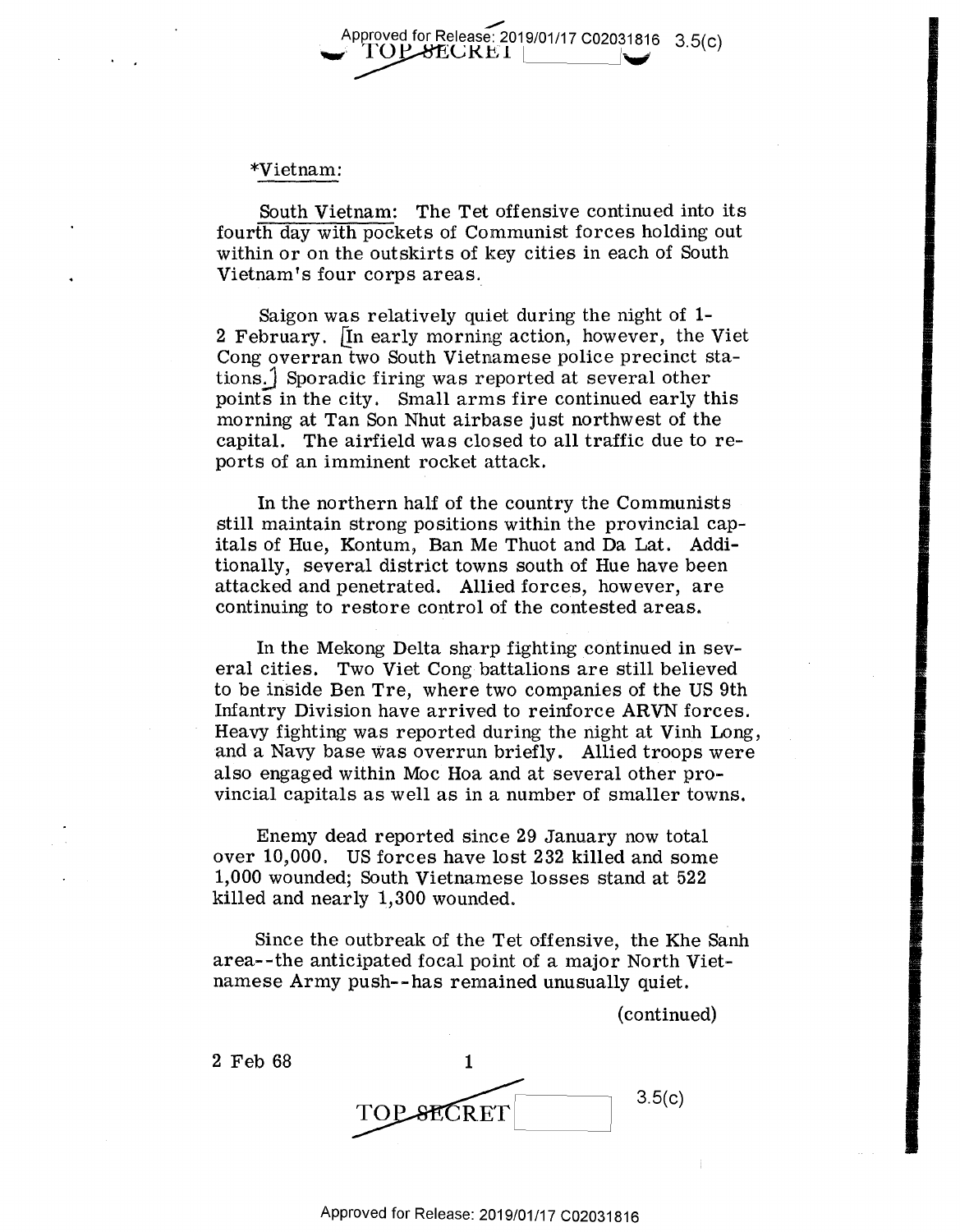$\overline{\phantom{a}}$ Approved for Release: 2019/01/17 C02031816 3.5(c) Approved for Release: 2019/01/17 C02031816 3.5(c) OLUNE I **View Service** 

There are indications  $\boxed{\qquad \qquad}$  3.3(h)(2) that heavy B-52 strikes may have disrupted the command and control facilities of the "Khe Sanh Front," the major and control facilities of the "Khe Sanh Front," the major new North Vietnamese headquarters located in Laos north-new North Vietnamese headquarters located in Laos northwest of Khe Sanh.  $/$ west of Khe Sanh.  $\Bigg/$  3.3(h)(2)

 $\frac{3.3(h)(2)}{2}$ 

[Meanwhile, aerial reconnaissance immediately [Meanwhila aerial reconnaissance immediately north, south, and west of Khe Sanh reveals major enemy  $\blacksquare$ efforts to dig trenches and bunkers ever closer to the US efforts to dig trenches and bunkers ever closer to the US Marine base--an "encroachment with fortifications" rem-- Marine base——an "encroachment with fortifications" rem- -' iniscent of Viet Minh tactics at Dien Bien Phu. The North iniscent of Viet Minh tactics at Dien Bien Phu. The North Vietnamese have four divisions in the Khe Sanh - **DMZ**  Vietnamese have four divisions in the Khe Sanh — DMZ area with which they could launch coordinated attacks at area 'with which they could launch coordinated attacks at any time.  $\int$ 

The Communists are now portraying their offensive The Communists are now portraying their offensive as an all-out effort to destroy the Thieu government and as anall—out effort to destroy-the Thieu government and replace it with a new administration under their control. While they certainly do not expect to achieve this through military action, the Communists are clearly trying to military action, the Communists are clearly trying to foster renewed political turmoil in the South and help foster renewed political turmoil in the South and help bring about a situation in which they might be able to exert greater political influence. ert greater political influence. ' -

Both Hanoi and the Viet Cong are trying to convey . Both. Hanoi and the Viet Cong are trying to convey the impression that the time is now ripe for bringing about a solution to the conflict in accord with the program about <sup>a</sup> solution to the conflict in accord with the program of the National Liberation Front. Their propaganda is playing down the role of the Liberation Front itself, how-playing down the role of the Liberation Front itself, how ever, and asserts instead that other groups are demanding ever, and asserts instead that other groups are demanding a new administration based on Front objectives. <sup>a</sup> new administration based on Front objectives. '

Although the Communists are trying to give the im-Although the Communists are trying to give the impression that they are winning widespread popular support pression that they are winning Widespread popular support for their current effort, there are no indications that they for their current effort, there are no indications that they have actually succeeded in doing so. There is, however, substantial evidence that they have already shaken popular

2 Feb 68 2 3.5(c) TOP SECRET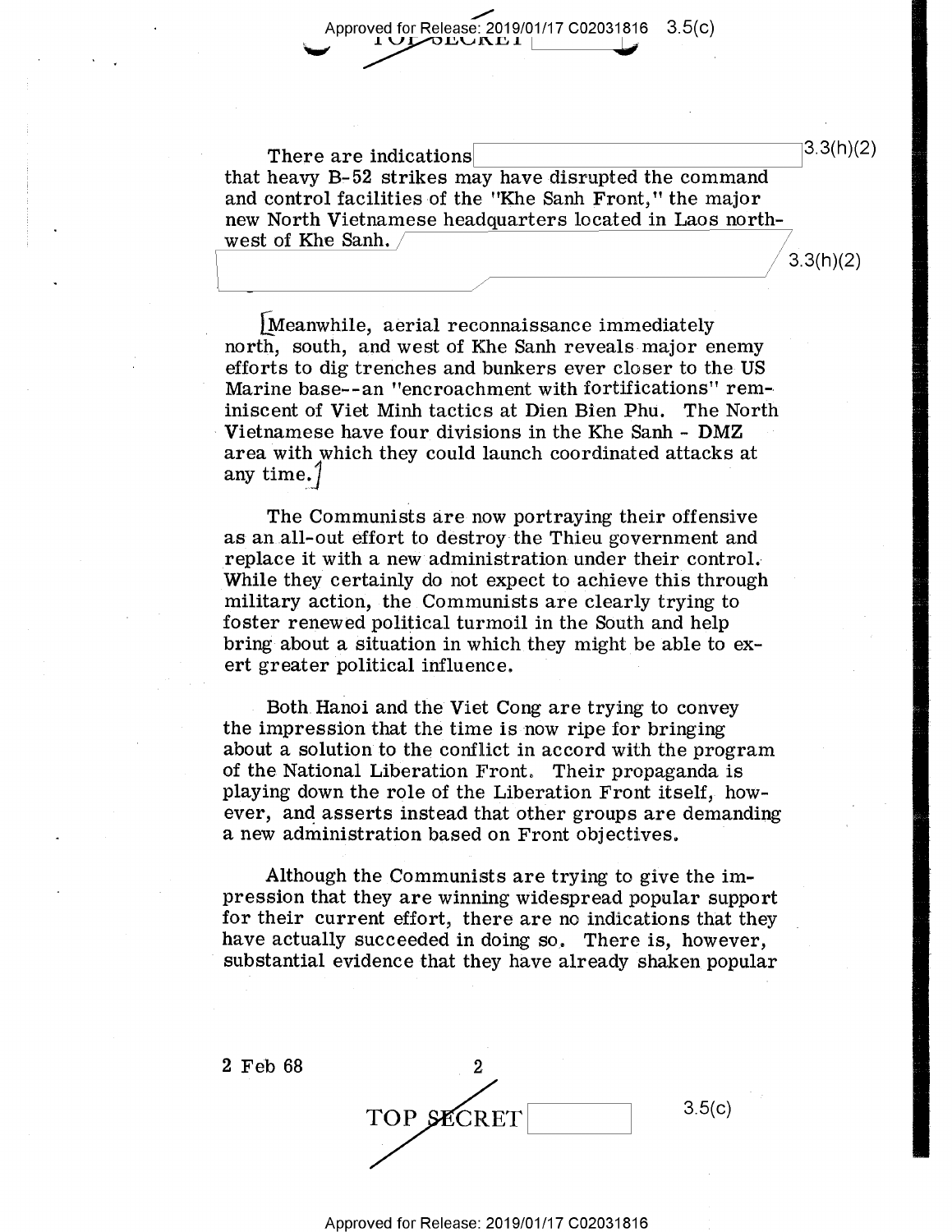$\frac{1}{2}$ Approved for Release: 2019/01/17 C02031816 Approved for Release: 2019/01/17 C02031816 3.5(c)

3.5(c)

confidence in the Saigon government and have set back pacification and other nation- building programs. confidence in the Saigon government and have set back  $\overline{\phantom{x}}$  . pacification and other nation–building-programs.  $3.3(h)(2)$ 

3.3(h)(2)

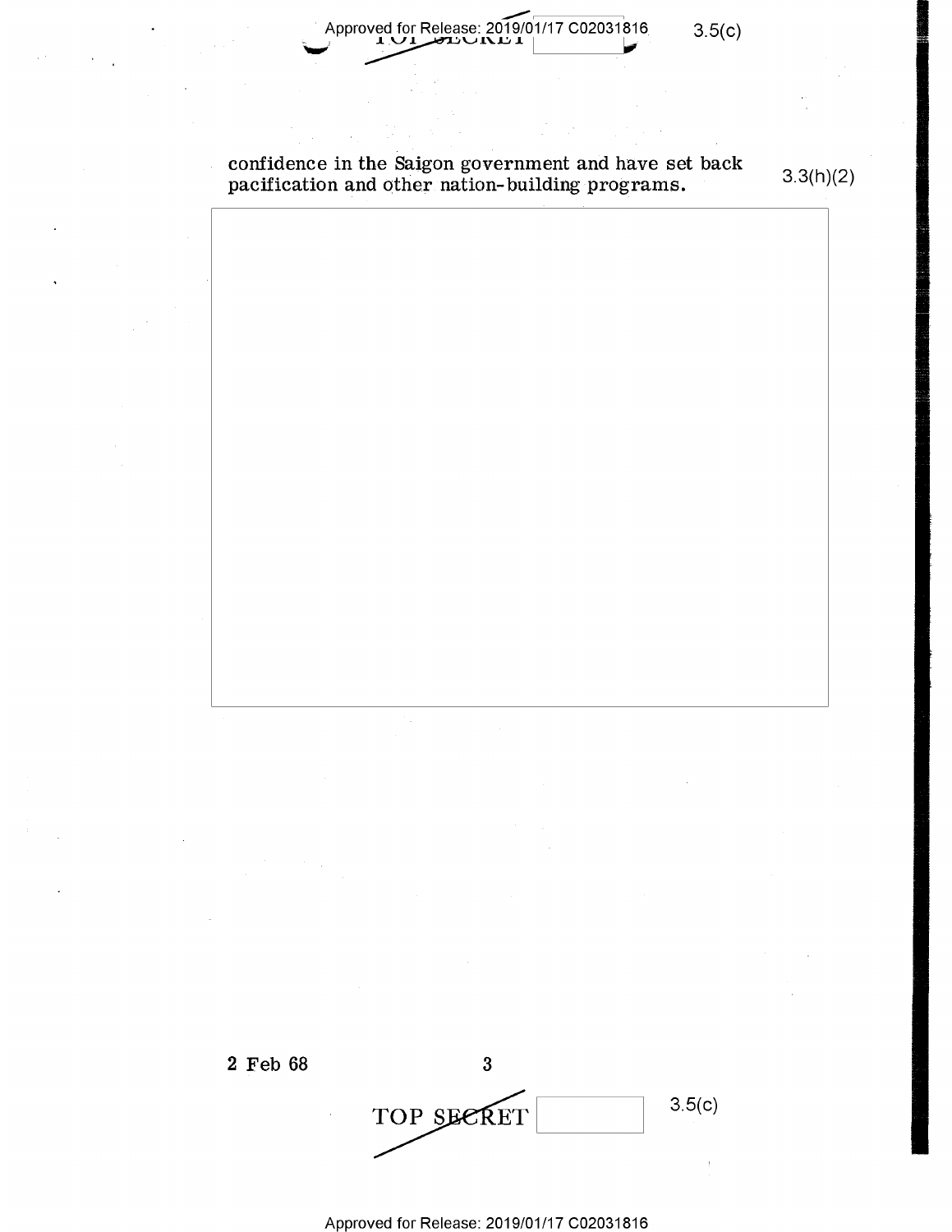Approved for Release: 2019/01/17 C02031816 <sup>3.5</sup>(C) Approved for Release: 2019/01/17 C02031816 3.5(C)

 $3.3(h)(2)$ 



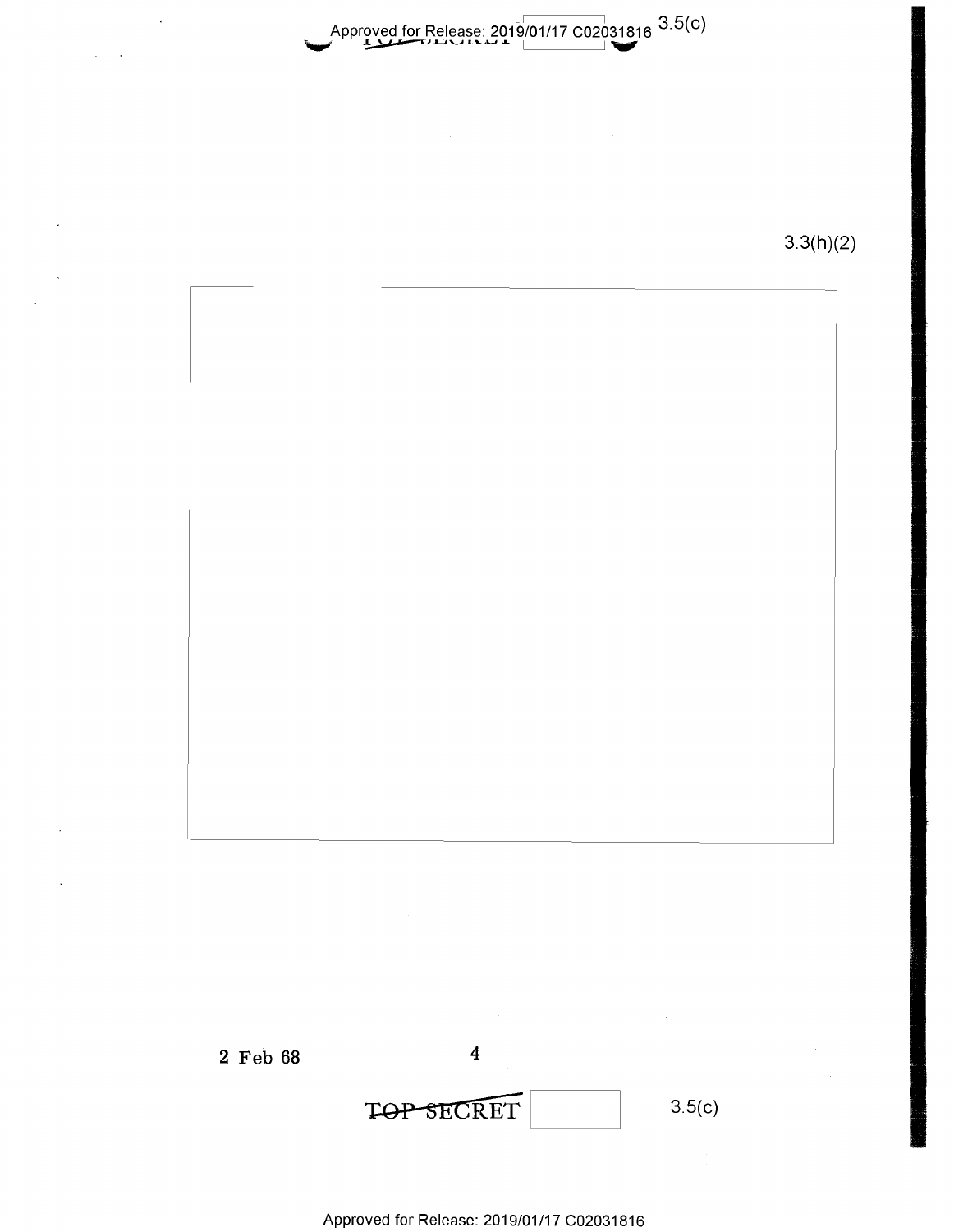$\tt{Laos: }$   $\int$ There are new signs of tension within the  $\quad \ \ \, {\rm array\,\, leadership.} \int$ 

L General Phasouk Somly, commander of a key southern military region and one of the few capable Lao military leaders, submitted his resignation to Lao military leaders, submitted his resignation to \_ the King on 27 January. Although there was no prior warning that Phasouk contemplated quitting, he has warning that Phasouk contemplated quitting, he has long chafed over what he regards as lack of adequate long chafed over What he regards as lack of adequate material support from Vieht:iane and excessive inter-material support from Vientiane and excesSiye interference by the higher echelon there. $\int$ 

[\_phasouk has said that hi.s relations with the gen-LPhasouk' has said'that his relations with the general staff have become more strained as his political eral staff have become more strained as his political power in the south has grown and that Vientiane's hos-power in. the south has grown and that Vientiane's hos tility reflects its continuing fear of southern region- tility reflects its continuing fear of southern regionalism. Phasouk also claimed that his close associa-alism. Phasouk also claimed that his close associa- . tion with the US was a major source of irritation in tion with the US was <sup>a</sup> major source of irritation in  $\textbf{V}$ ientiane $\int$ 

 $\emph{[Phasouk probably intends his resignation as a de-}$ vice to draw attention to his grievances and probably vie <sup>e</sup> to draw attention tohis grievances and probably does not actually wish to relinquish his command. He does not actually wish to relinquish hiscommand. He probably calculates that Prime Minister Souvanna will probably calculates that Prime Minister Souyanna will induce him to withdraw his resignation. $\int$ 

Nonetheless, Phasouk's restiveness is only the latest and most explicit expression of the backbiting that has gripped the Lao armed forces in the wake of  $\frac{recent\ sharp\ military\ sebacks.}$ 

 $3.5(c)$ 

 $2 \text{ Feb } 68$  5

'-

 $\text{TOP-SECRET}$   $3.5(c)$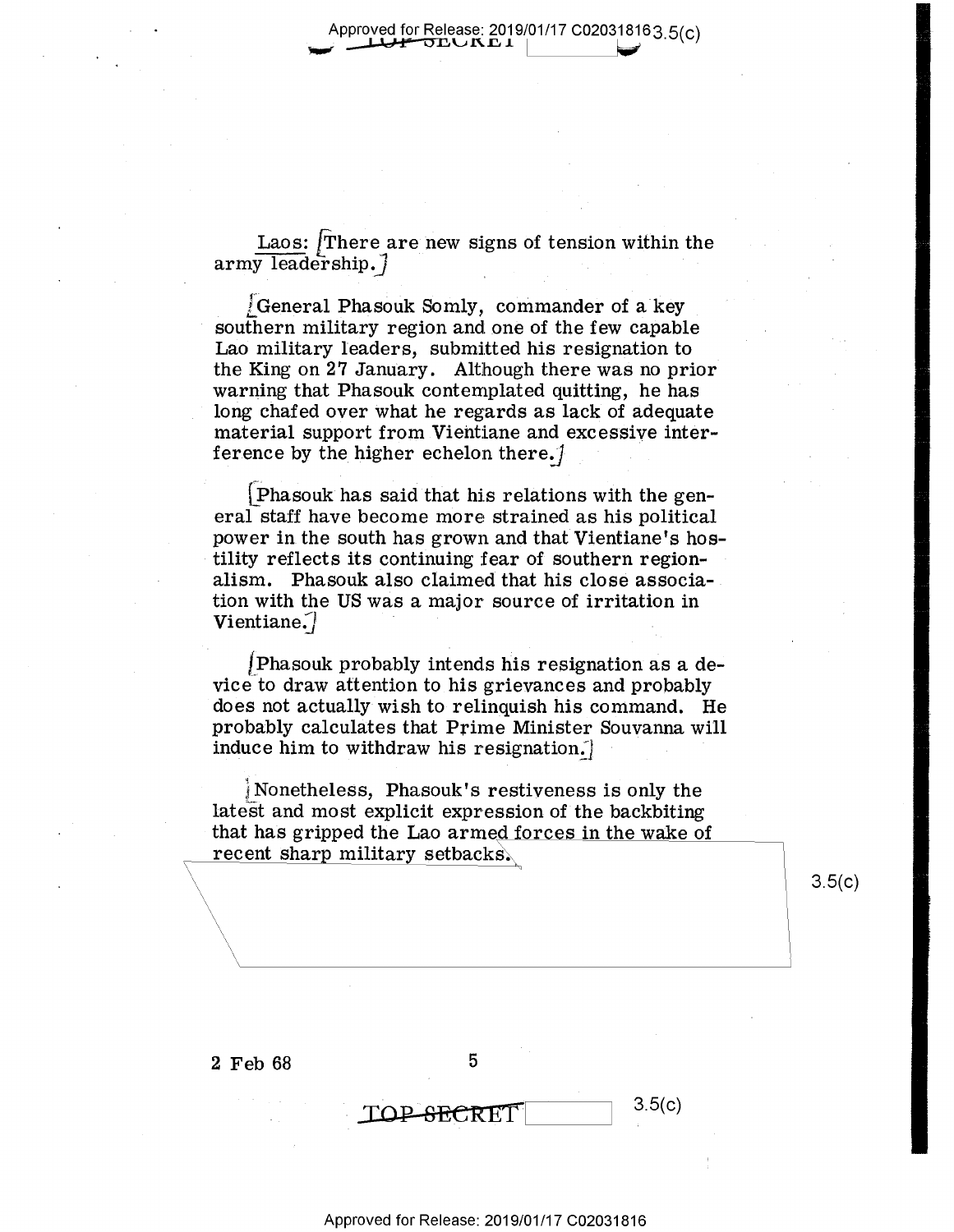

## Location of Iranian Seizure of ARAMCO Barge

 $3.5(c)$ 

 $3.5(c)$ 

#### 2 Feb 68 CENTRAL INTELLIGENCE BULLETIN Map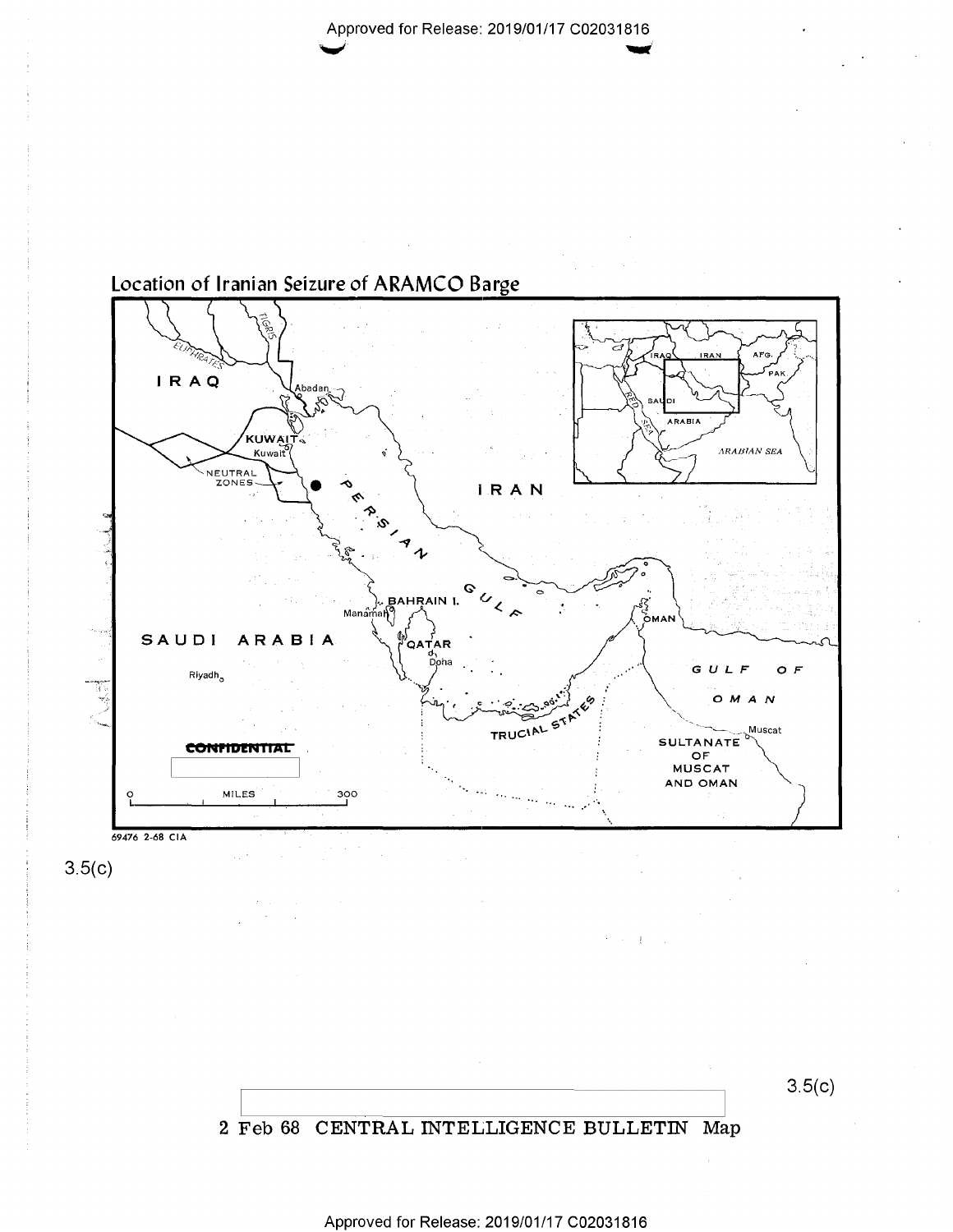Iran - Saudi Arabia: Relations between the two states took a turn for the worse yesterday when Iran  ${\tt seized}$  an  ${\tt ARAMCO}$  oil-drilling  ${\tt barge.}$ 

W

The incident had its origins in a dispute over drilling rights in the Persian Gulf. Last month the Iran Pan American Oil Company began to drill in a part of the American. Oil Company began to drill in <sup>a</sup> part of the Persian Gulf where Saudi Arabia has the mineral rights. Persian Gulf where Saudi Arabia has the mineral rights. ARAMCO thereupon sent an oil-drilling barge to a point east of the Iranian rig but still within the Saudi **provint and**  $\mathbf{zone.}$ 

 $^{\prime}$ The Iranian Government gave  ${\bf ARAMCO}$  a deadline for removing the rig, and, when it expired, Iranian for removing the rig, and, when it expired, Iranian forces boarded the barge. They took its crew of ten Americans and 59 Saudis into custody, along with a Americans and 59 Saudis into custody, along with <sup>a</sup> . Saudi official who had flown out to talk to the Iranians.

The Shah apparently has ordered the release of the<sup>t</sup>personnel and may allow ARAMCO to tow its barge back to Saudi Arabia. If ARAMCO does not remove back to Saudi Arabia. If ARAMCO does not remove ' the barge, the Iranians have indicated that they will the barge, the Iranians have indicated that they will probably seize it. In light of possible legal com-probably seize it. In light of possible legal complications, ARAMCO may be reluctant to withdraw.]

 $\lfloor$ The original Iranian action may have resulted in part from the Shah's anger over a recent statement by King Faysal supporting the "Arabness" of Bahrain. Is-King Faysal supporting the "Arabness" of Bahrain. Island, which Iran has claimed for two centuries. Shortly land, which Iran has claimed for two centuries. Shortly after yesterday's incident, the Shah canceled a sched-after yesterday's incident, the Shah canceled <sup>a</sup> sched uled trip to Saudi Arabia. $/$ 

 ${\bf (The \ barge \ incident \ will \ almost \ certainly \ confirm}$ the suspicions long held by Arab states around the Gulf the suspicions long held by Arab states around the Gulf that Tehran hopes to dominate the area following the that Tehran hopes to dominate the area following the withdrawal of British military forces. At a minimum, withdrawal of British military forces. At <sup>a</sup> minimum, withdrawal of British military forces. At a minimum, 3.5(c)<br>the affair illustrates the difficulties the Persian Gulf states will face in trying to develop cooperation.  $\sqrt{1 - \frac{1}{\sqrt{1 - \frac{1}{\sqrt{1 - \frac{1}{\sqrt{1 - \frac{1}{\sqrt{1 - \frac{1}{\sqrt{1 - \frac{1}{\sqrt{1 - \frac{1}{\sqrt{1 - \frac{1}{\sqrt{1 - \frac{1}{\sqrt{1 - \frac{1}{\sqrt{1 - \frac{1}{\sqrt{1 - \frac{1}{\sqrt{1 - \frac{1}{\sqrt{1 - \frac{1}{\sqrt{1 - \frac{1}{\sqrt{1 - \frac{1}{\sqrt{1 - \frac{1$ 

 n..."---- .............

.........

. ..m.-.-.-.-.r.

| TOP SECRET |  |
|------------|--|
|------------|--|

 $3.5(c)$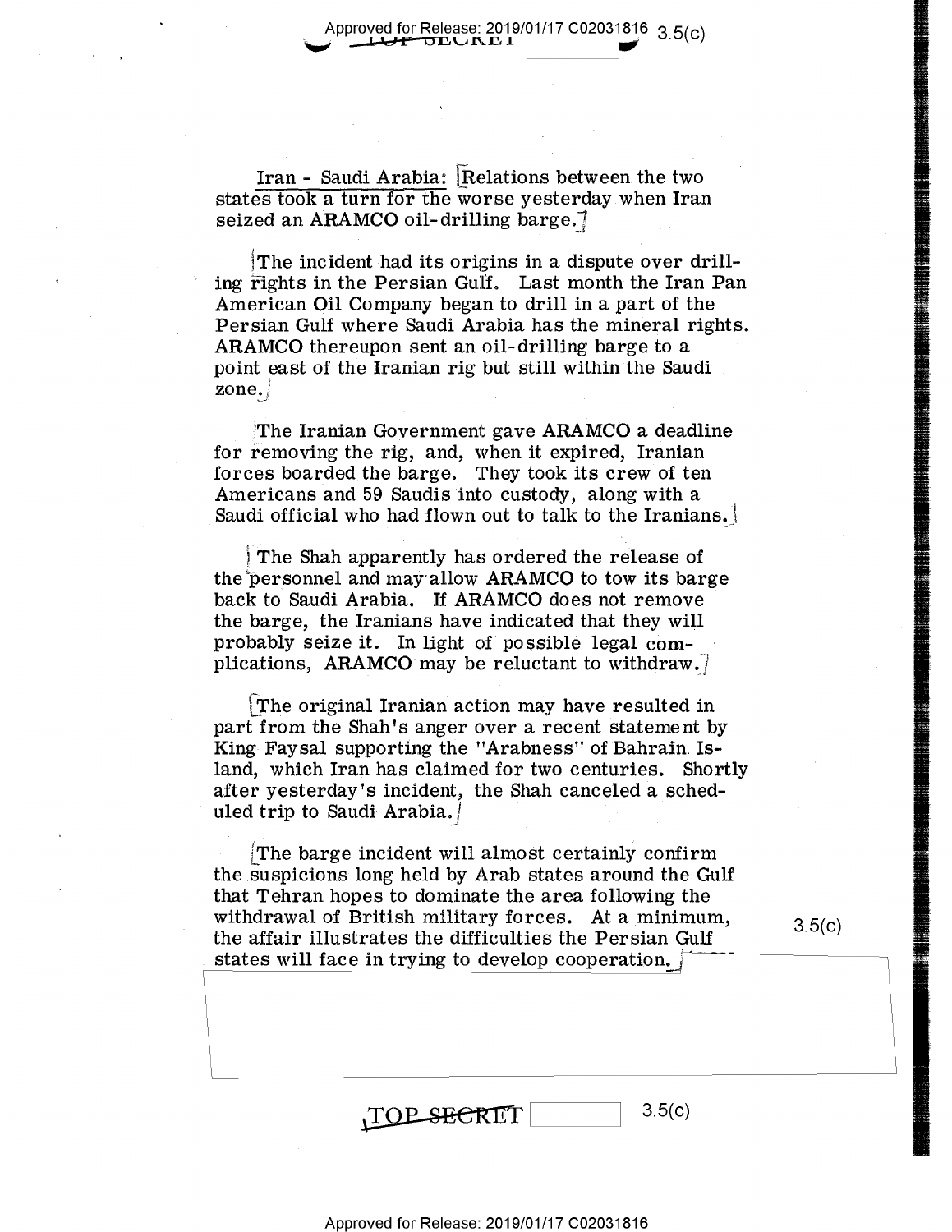Jordan:  $\bm\lambda$  general loosening of authority appears to be taking place in Jordan. $\sqrt{ }$ 

 $[{\bf King}$  Husayn's personal position has not changed markedly in the past few weeks, although he reportedly is demonstrating an increasing aversion to tackling is demonstrating an increasing aversion to tackling serious problems. No opposition group has yet taken shape, but senior army officers have privately criticized shape, but senior army officers have privately Criticized the King's determination to maintain ties with the West and his failure to obtain Soviet arms. In addition, both and his failure to obtain Soviet arms. In addition, both the British and American ambassadors in Amman have the British and American ambassadors in Amman have expressed concern over the extent of anti-American expressed concern over the extent of anti— American ' sentiment shown by Jordanians from the ministerial  $level on down.$ ;  $\vert$ 

2 F.eb 68 **'7**  2 Feb 6.8 7

 $TOP \xrightarrow{SECRET}$  3.5(c)

3.5(c)

3.3(h)(2)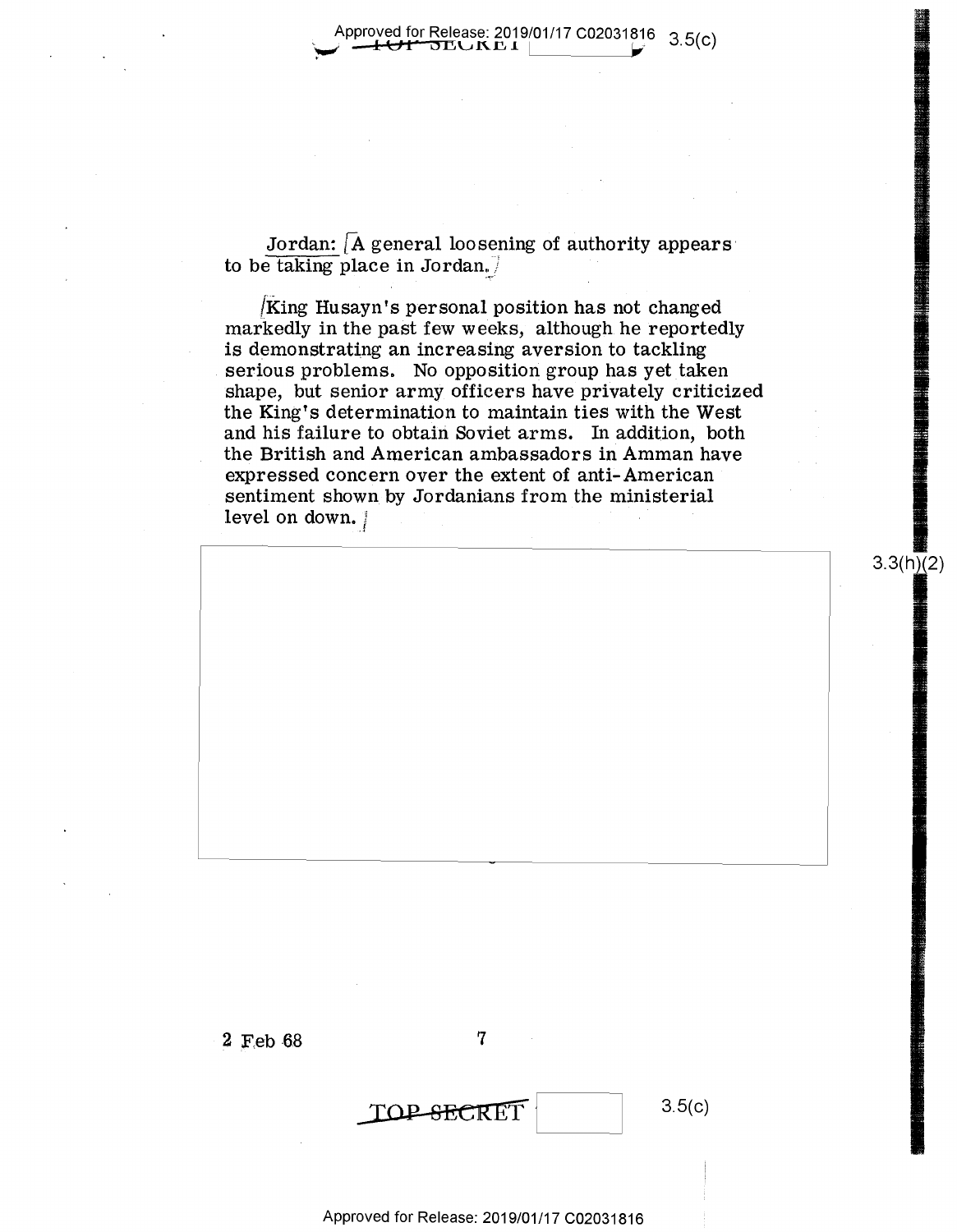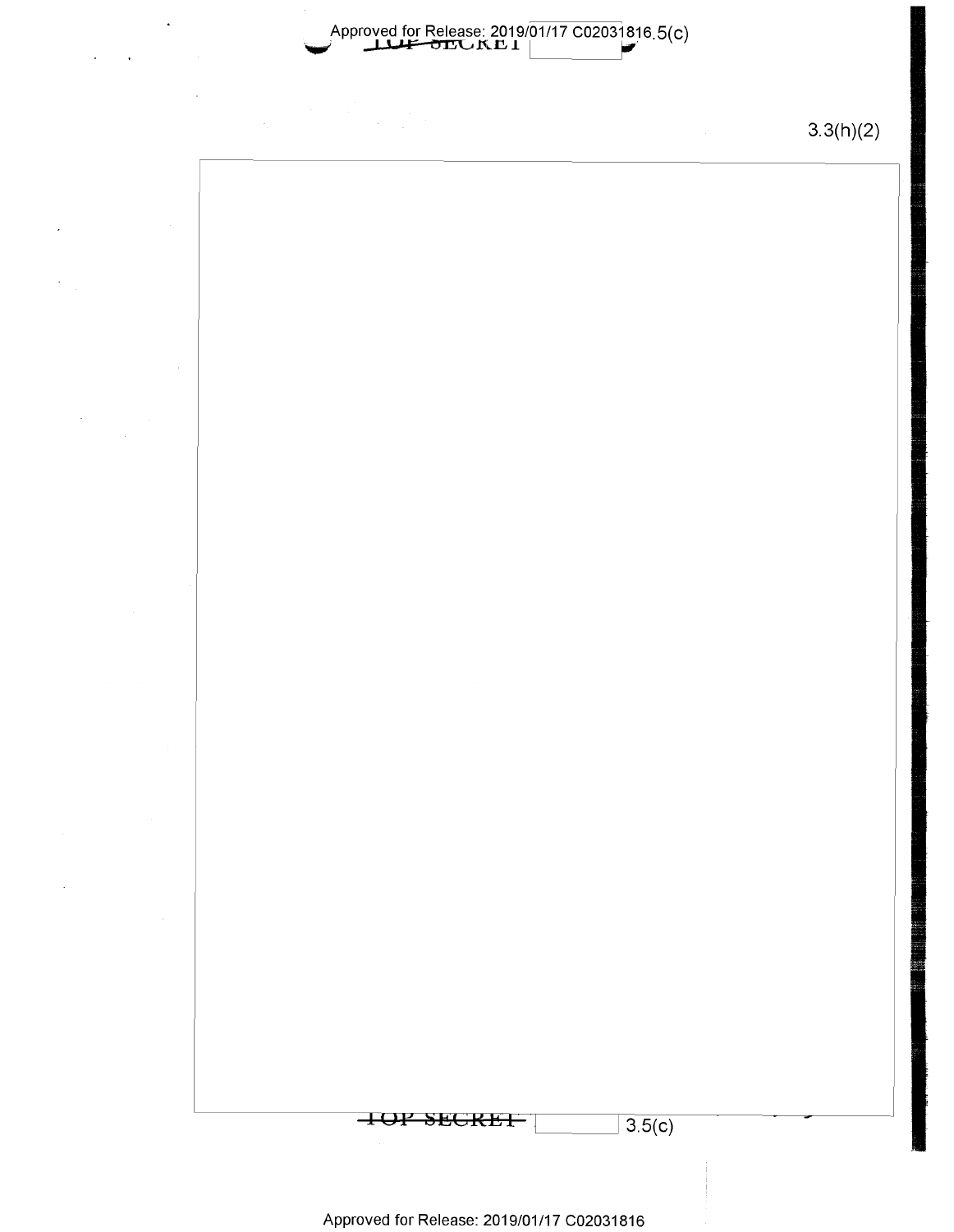

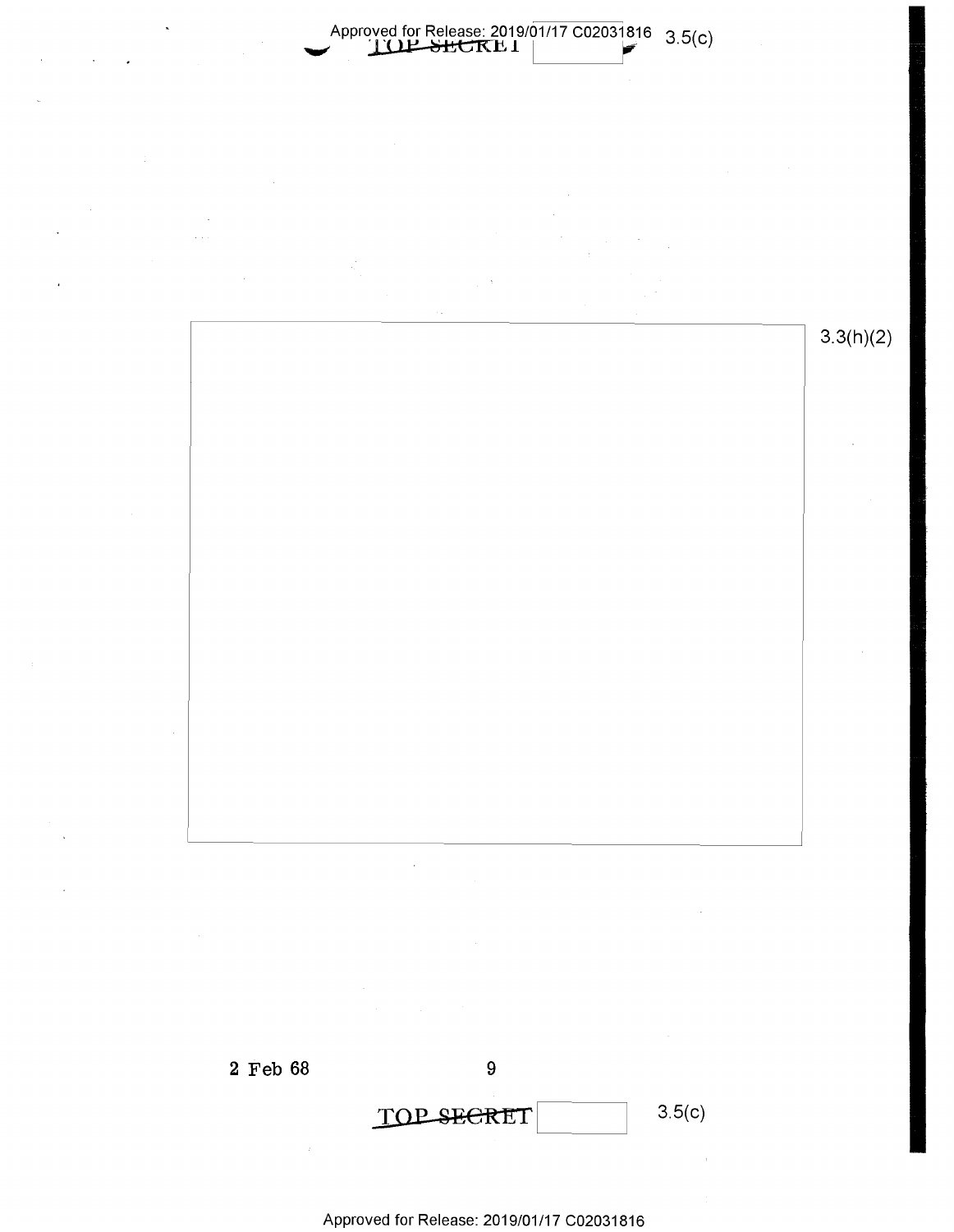Approved for Release: 2019/01/17 C02031816 3.5(c)<br>
Approved for Release: 2019/01/17 C02031816 3.5(c) d for Release: 2019/01/17 C02031816 = 3.5(c)<br>UP-SECRE I |

Denmark: Hilmar Baunsgaard has put together a  $three$ -party coalition and is expected to present a list of cabinet ministers to the King today.

Baunsgaard, a leader of the centrist Radical Liberal Party, will be Denmark's first non-Socialist beral Party, will be Denmark's first non- Socialist prime minister in almost 15 years. He probably will choose the Moderate Liberal leader Poul Hartling as choose the Moderate Liberal leader Poul Hartling as <sup>m</sup> foreign minister, and Conservative Party spokesman Poul Mollor as finance minister. The cabinet may be  $\mathrm{cut}\,$  from  $19$  to  $15$  with each coalition partner holding  $five\ portfolios.$ 

Nothing is known about the agreements the three  ${\tt particles~ reached~on~defense~and~foreign~policles.~The}$  $\textbf{Radical\ Liberals\ have\ long\ advocated\ a\ referendum\ on}$ Denmark's participation in **NATO,** while the other two Denmark's participationin NATO, while the other "two. parties are strong supporters of the alliance. The coalition is expected to cut defense and other spending coalition is expected to cut defense and other spending . and to raise taxes.

The new government faces rising public pressure  $\blacksquare$ to redefine US treaty rights in Greenland as a result of the lost H-bombs. Some newspapers and political  $\blacksquare$ commentators are questioning the need for the US to  $\blacksquare$  **the base at Thule.** 

 $3.5(c)$ 

2 Feb 68 10

TOP SECRET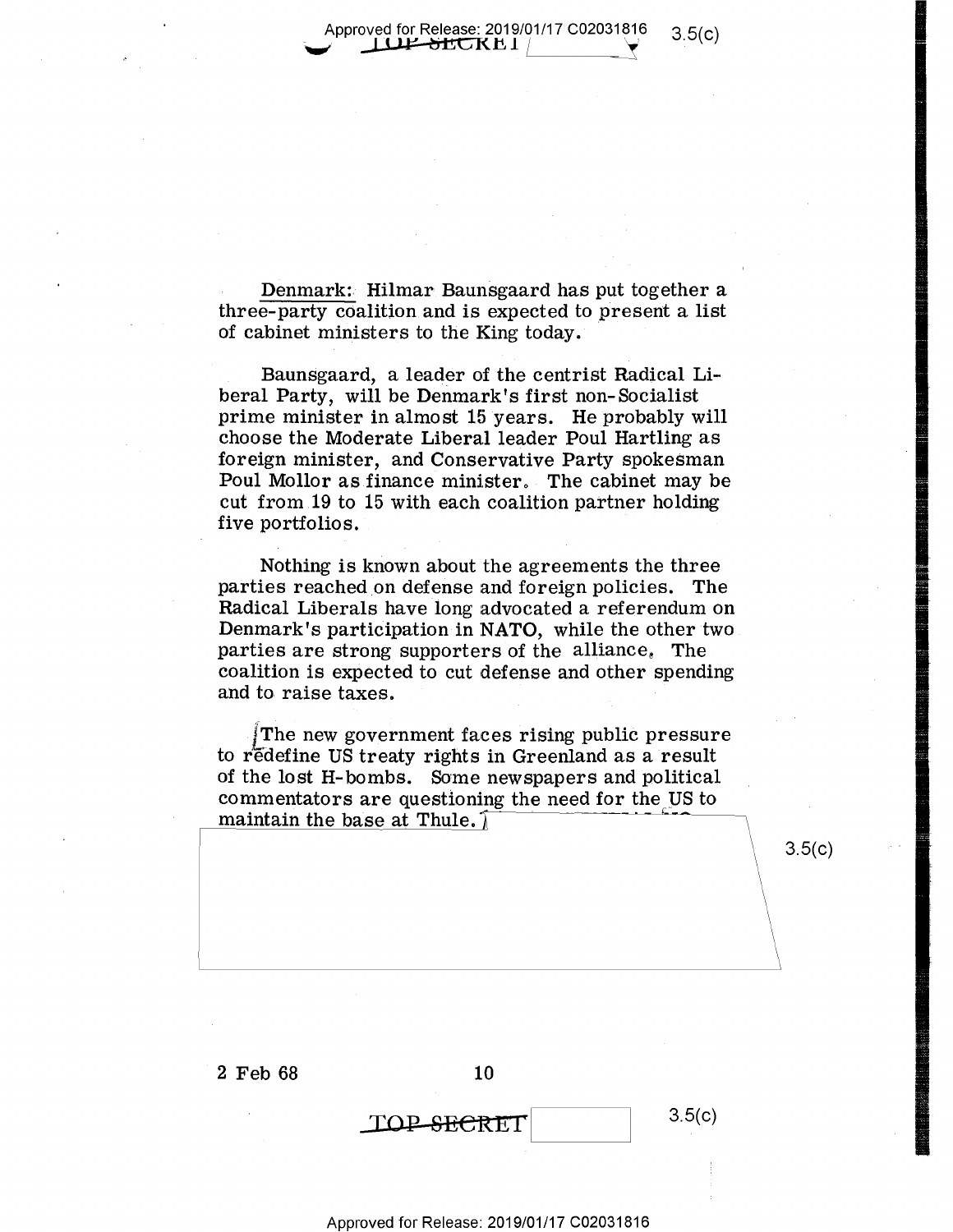Approved for Release: 2019/01/17 C02031816 3.5(c)

Czechoslovakia - West Germany: Bonn will soon Czechoslovakia .- West Germany; Bonn will soon open a permanent trade mission in Prague. open <sup>a</sup> permanent trade mission in Prague.

An agreement for such a mission was reached last August, but the Novotny regime delayed formal last August, but the Novotny regime delayed formal approval of it, presumably because of the crisis in the Czechoslovak leadership. Shortly after the change in party leadership, the new Dubcek regime assured in party leadership, the new Dubcek regime assured the West Germans that the agreement would be signed the West Germans that the agreement would be signed within a month, pointing out that the delay was caused within <sup>a</sup> month, pointing out that the delay was caused .  $\mathbf{s}$ olely. by domestic. political problems.  $\int$ 

The 25-man German mission will have semidip-The 25- man German-mission willhave semidip-v lomatic status and will perform certain consular func-lomatic status and will perform certain consular func tions. The West Germans hope that the mission can tions. The West Germans hope that the mission can later be parlayed into an embassy.

Prague is the last of the five East European cap-Prague is the last 0f the five East European cap itals approached by West Germany to agree to such a italsapproached by West Germany to agree to such <sup>a</sup> mission. Although perhaps unrelated, Prague's action came just a day after party boss Dubcek returned tion came just<sup>a</sup> day after party boss Dubcek returned from a "get acquainted" meeting with Soviet leaders from <sup>a</sup> "get acquainted" meeting with Soviet leaders in Moscow and coincided with the resumption of dip- $\qquad \qquad \qquad \qquad$ lomatic relations between West Germany and Yugo-lomatic relations between. West Germany and Yugo- slavia. slavia.

Any new formal, or even informal, contacts be-Any new formal, or eyen informal, contacts be- I tween Prague and Bonn will increase the suspicions tween Prague and Bonn will increase the suspicions of the East German and Polish regimes about the future policies of the Dubcek leadership with respect to the West Germans. Both of these states have been  $\frac{1}{3}$ working to prevent Bonn from expanding its relations .working to prevent <u>Boin</u><br>in Eastern Europe. the west definants. Both of these states have been  $3.5(c)$ <br>working to prevent Bonn from expanding its relations

 $3.5(c)$ 

**INEGRAL IN A** 

**IN MARKET** 

**International Property Assessment** 

e la provincia della contrata dell'India.<br>Il grande della contrata della contrata della contrata della contrata della contrata dell'India dell'India del

**In the American State of American American State of American American State of American State of American State** 

**IN THE REAL PROPERTY AND REAL PROPERTY.** 

**IIIIKAKINA**<br>III

II (AN) I INDICANAL AN I II<br>I I George Card I II An I George Card I II An I George Card I II An I George Card I II An I George Card I II A

i

**INTERNATIONAL PROPERTY AND ALSO**<br>International Property and Property and Property and Property and Property and Property and Property and Property

**IN ABOUT LE** 

**INTERNATIONAL** 

**NHIIAN** 

 $TOP \xrightarrow{SECRET}$  3.5(c)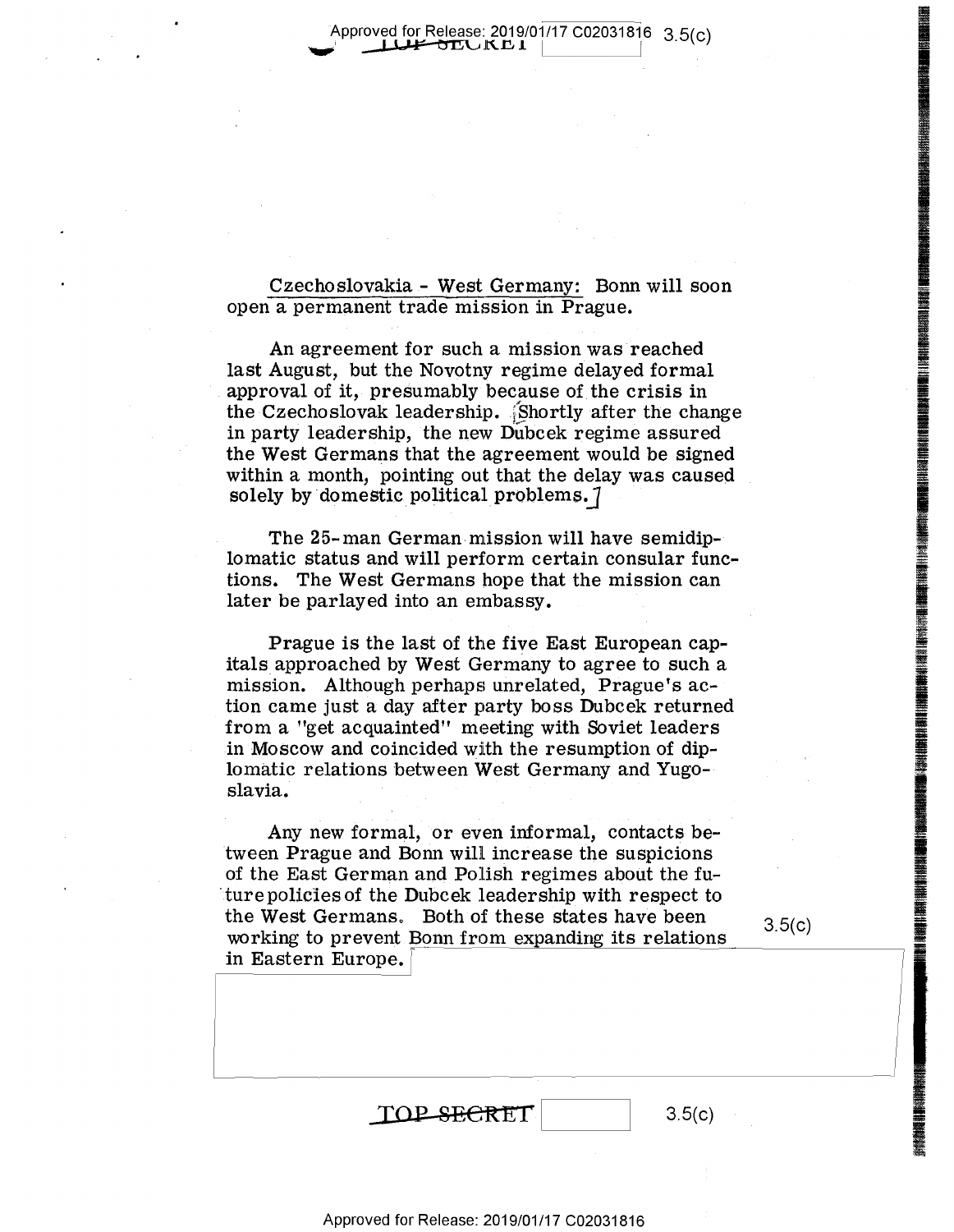# Approved for Release: 2019/01/17 C02031816 3.5(c)

#### **NOTE**

 $\verb|Venezuela|:$  Leftist extremists reportedly plan to kidnap Major General Chester L. Johnson, commander of US Army Forces Southern Command, who is visiting Venezuela. The Venezuelan police, who  ${\tt claim}$  to have discovered the plan and identified the principals, are taking additional security measures principals, are taking additional seCurity measures along the general's tour route. US military person-along the general's tour route, US military person nel have been kidnaped twice before in Venezuela, nel have been kidnaped twice before in Venezuela, and another attempt would not be unlikely now in view of the recent incident in Guatemala.<sup>-</sup>

3.5(c)

e.



2 Feb 68 12